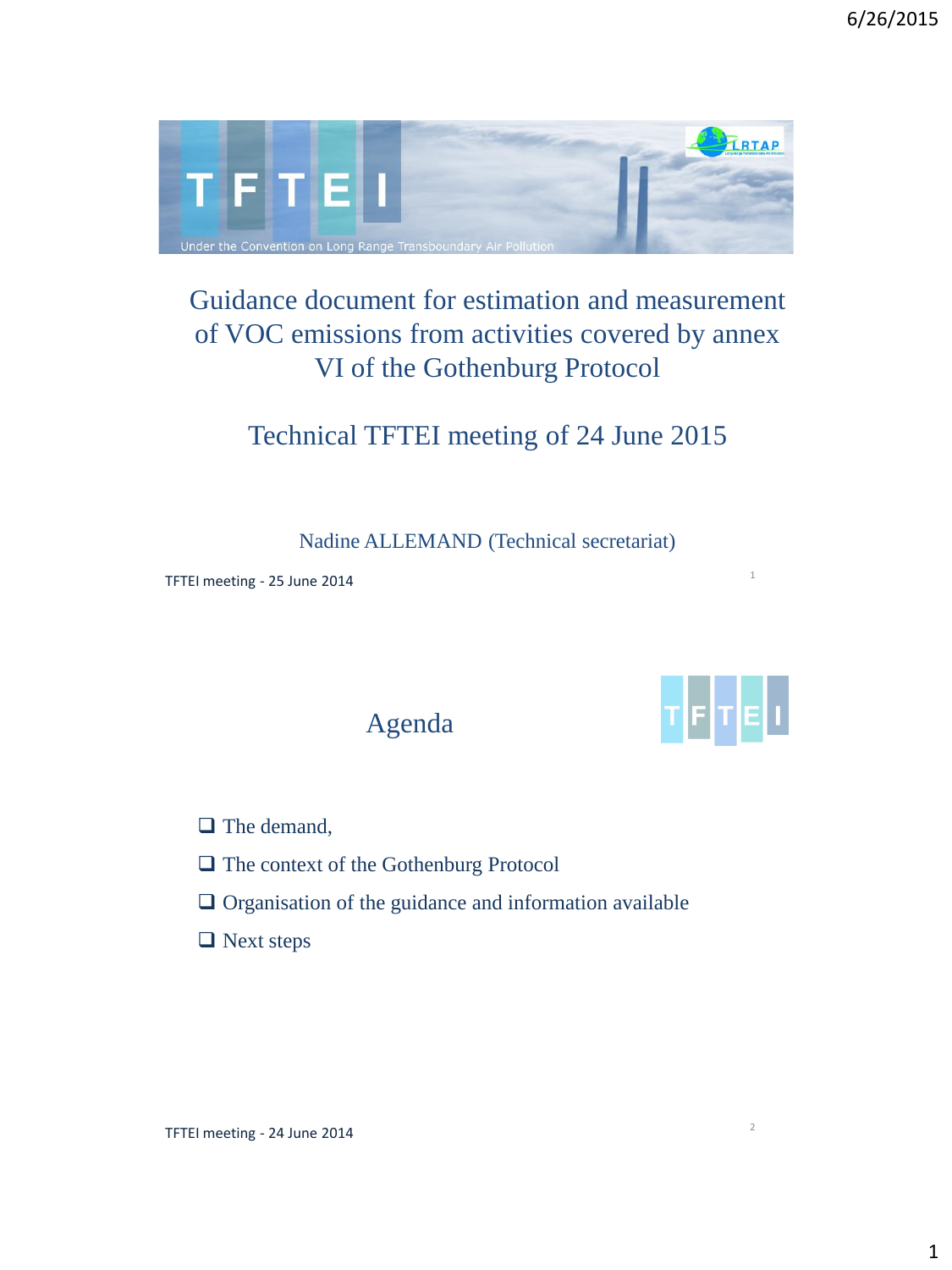## The demand



 Guidelines and practicalities of VOC emission calculation for EECCA (individual VOC conversion into organic carbon/VOC total quantity) under the Gothenburg protocol

TFTEI meeting - 24 June 2014



3

4

# Context of the document

- Gothenburg Protocol :
- $\checkmark$  Introduction of commitments for reduction of VOC emissions for Parties in 2020
- $\checkmark$  Mandatory Emission Limit Values (ELVs) for different activities (for VOCs, annex VI and annex XI)
- $\checkmark$  Establishment of solvent management plans for activities using solvents covered by annex VI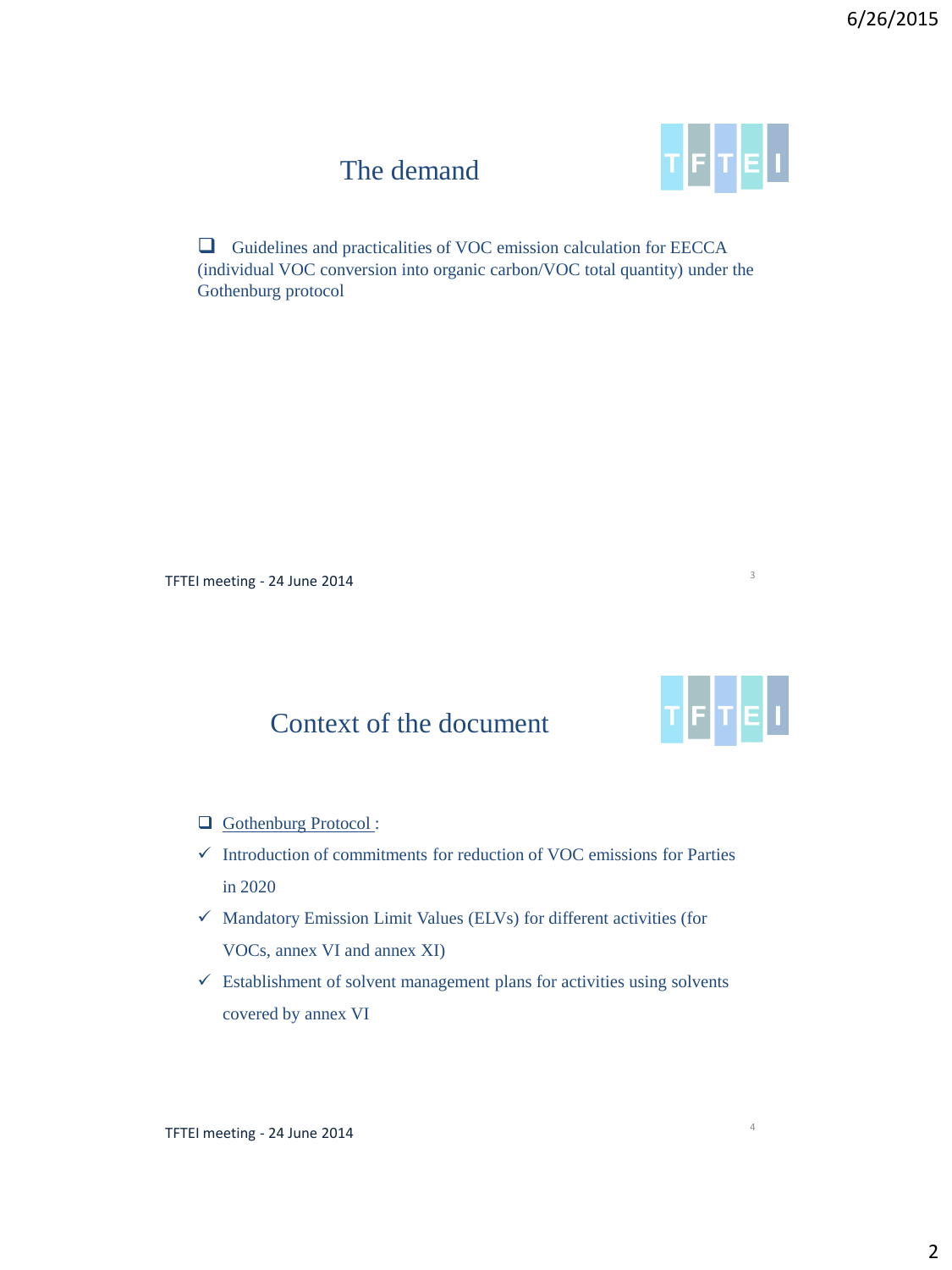3

## Context of the document

#### □ Gothenburg Protocol :

*Emissions shall be monitored in all cases via measurements or through calculations*

*Compliance with ELVs shall be verified through continuous or discontinuous measurements, type approval, or any other technically sound method.* 

*For the emissions in waste gases, in case of continuous measurements, compliance with the ELVs is achieved if the validated daily emission average does not exceed the ELVs.* 

*In case of discontinuous measurements or other appropriate determination procedures, compliance with the ELVs is achieved if the average of all the readings or other procedures within one monitoring exercise does not exceed the limit values.* 

TFTEI meeting - 24 June 2014

## Context of the document

Gothenburg Protocol :

*The inaccuracy of the measurement methods may be taken into account for verification purposes.* 

*The fugitive and total ELVs apply as annual averages;* 





5

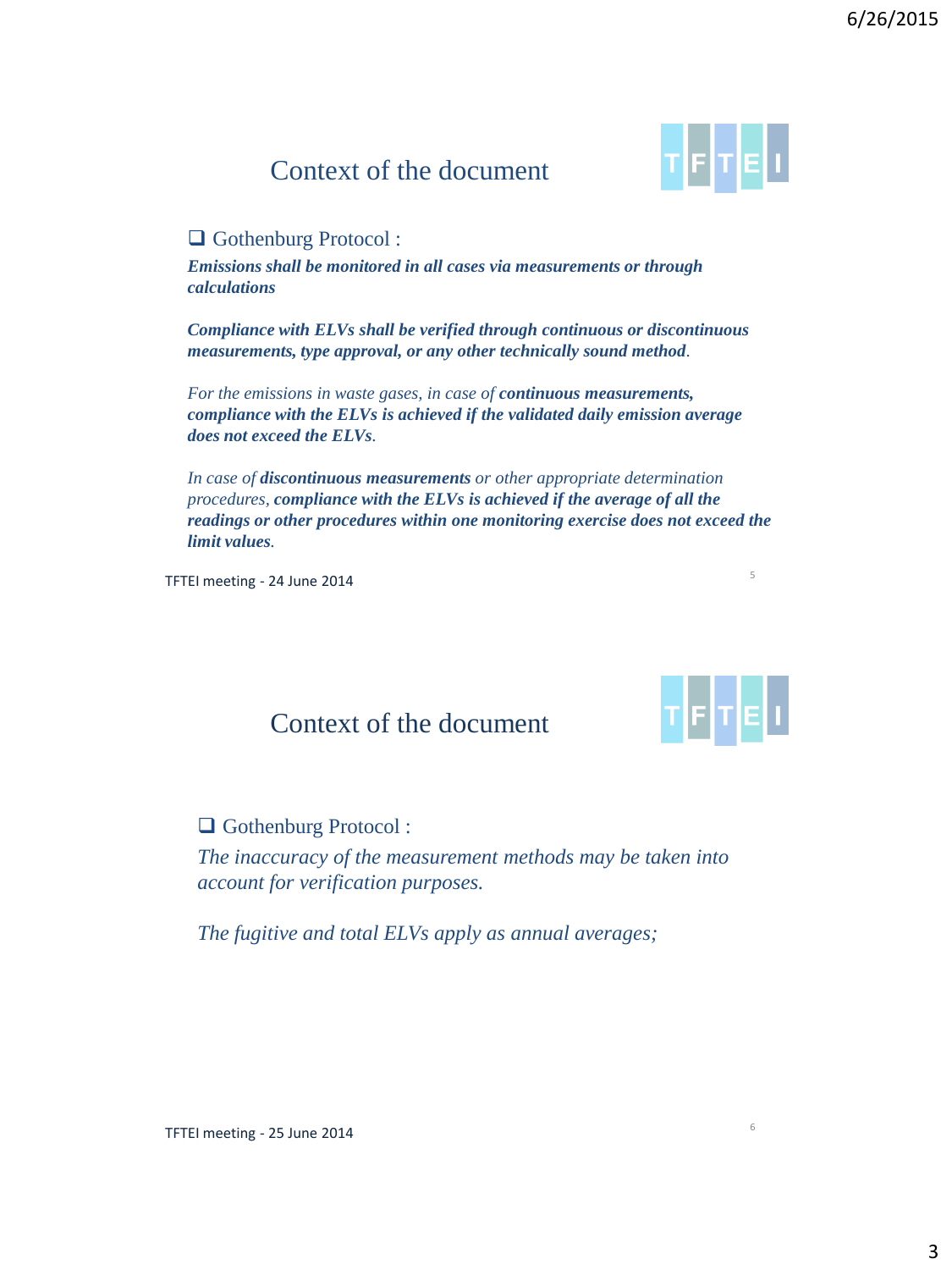4

## Context of the document

### □ Gothenburg Protocol :

*The concentrations of air pollutants in gas-carrying ducts shall be measured in a representative way.* 

*Monitoring of relevant polluting substances and measurements of process parameters, as well as the quality assurance of automated systems and the reference measurements to calibrate those systems, shall be carried out in accordance with CEN standards.* 

*If CEN standards are not available, ISO standards, national or international standards which will ensure the provision of data of an equivalent scientific quality shall apply.*

TFTEI meeting - 25 June 2014

## Organisation of the guidance developed

- $\checkmark$  Context and aim of the guidance
- $\checkmark$  Types of ELVs implemented in annex VI
- $\checkmark$  VOC measurement techniques
- $\checkmark$  Solvent management plan
- $\checkmark$  Control of VOC ELVs for some activities







8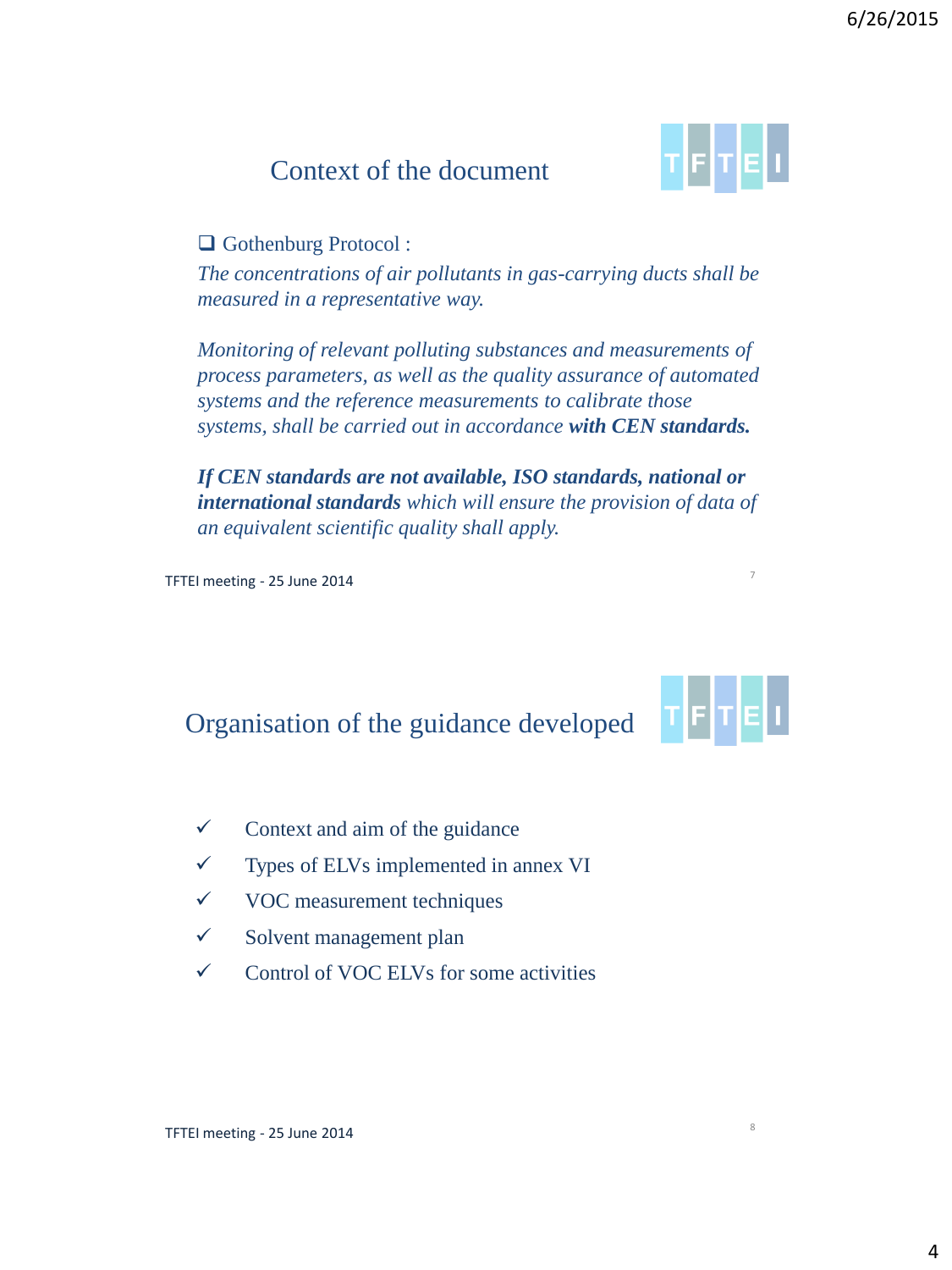## Types of ELVs implemented



 $\checkmark$  **ElVs** expressed as total organic carbon (TOC), which is a concentration of carbon in the gas stream, usually expressed in mg C per cubic meter (**mg C/m<sup>3</sup>** ), in the standard conditions (STP), methane can be include or not,

 **ELVs related to one or several substances** which are assigned to specific risk phrases expressed in mg substances per cubic meter (**mg VOC/m<sup>3</sup>** ) in the standard conditions (Article 5 of annex VI),

 **ELVs expressed as a total VOC emission, expressed in % of solvent input, or g VOC/unit of activity** (**g VOC/m<sup>2</sup> , g VOC/kg high solid**, …) for some activities using solvents or % of petrol throughput for activities related to storage and handling of petrol,

**Fugitive emission of VOC expressed in % of solvent input**

TFTEI meeting - 25 June 2014

### VOC monitoring techniques available



- □ Total VOC concentration measurement techniques
- $\checkmark$  Flame ionisation detector (FID)
- $\checkmark$  Catalytic oxidation and non dispersive infrared absorption
- $\checkmark$  Photoionisation detection (PID)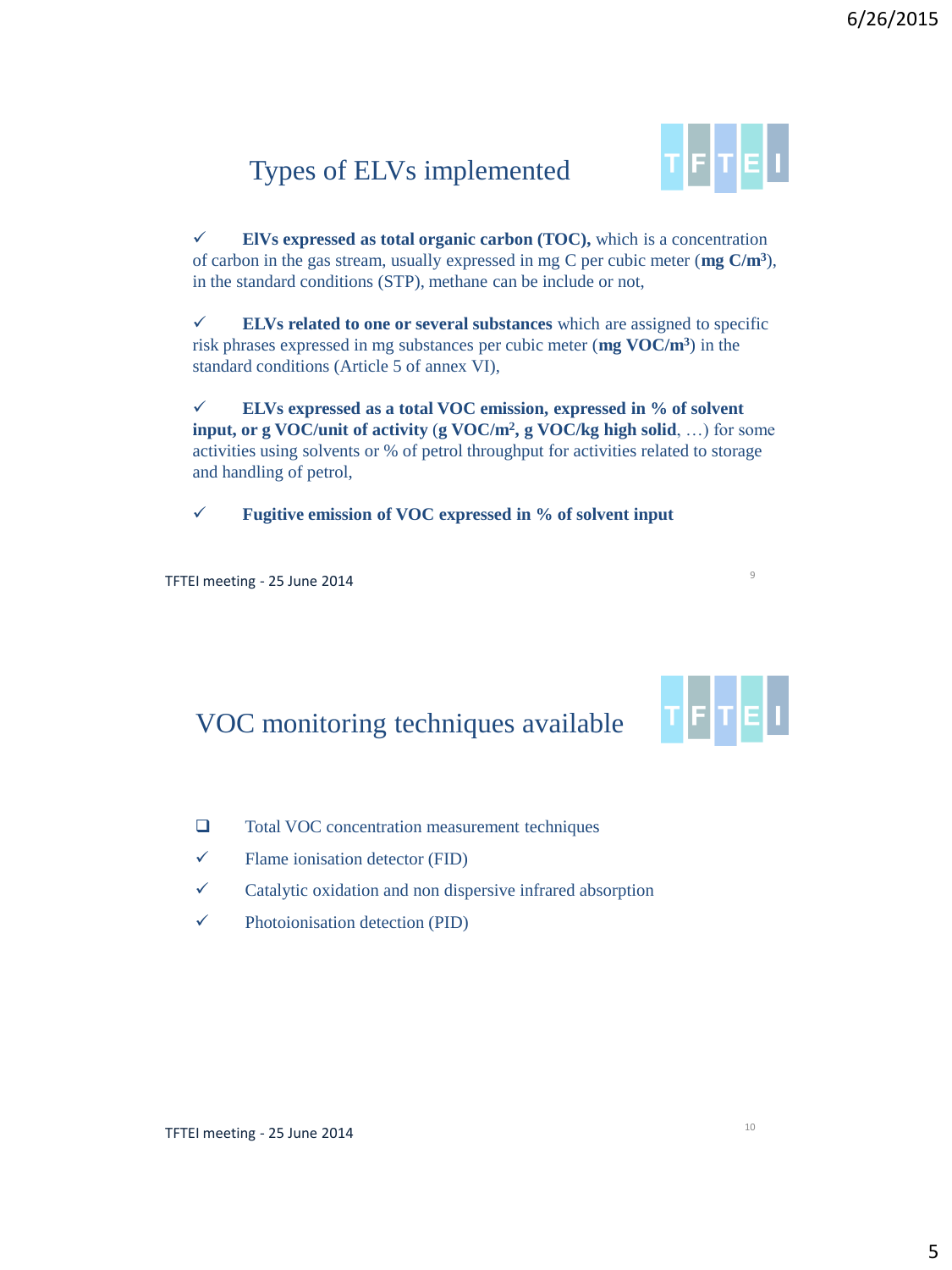### VOC monitoring techniques available



CEN standards for total VOC concentration measurement techniques

FID considered in two CEN standards:

 $\checkmark$  EN 12619 of June 1999: Stationary sources — Determination of the mass concentration of total gaseous organic carbon at low concentrations in flue gases — Continuous flame ionisation detector method. range of  $0 - 20$  mg/Nm<sup>3</sup>.

 $\checkmark$  EN 13526 of November 2001: Stationary sources — Determination of the mass concentration of total gaseous organic carbon in flue gases from solvent using processes — continuous flame ionisation detector method. The standard has been validated as suitable for measuring emissions up to  $500 \text{ mg/Nm}^3$  although FIDs can be used to measure higher concentrations.

TFTEI meeting - 25 June 2014

## VOC monitoring techniques available



11

#### **Q** CEN standards for total VOC concentration measurement techniques

Another standard ISO 13199:2012 - Stationary source emissions — Determination of total volatile organic compounds (TVOCs) in waste gases from non-combustion processes — Non-dispersive infrared analyser equipped with catalytic converter.

This method is suitable for the measurement of TVOC emissions from noncombustion processes. This method allows continuous monitoring with permanently installed measuring systems, as well as intermittent measurements of TVOC emissions. The method has been tested on field operation for painting and printing processes, where TVOC concentrations in the waste gases were from about 70 mg/m<sup>3</sup> to 600 mg/m<sup>3</sup>.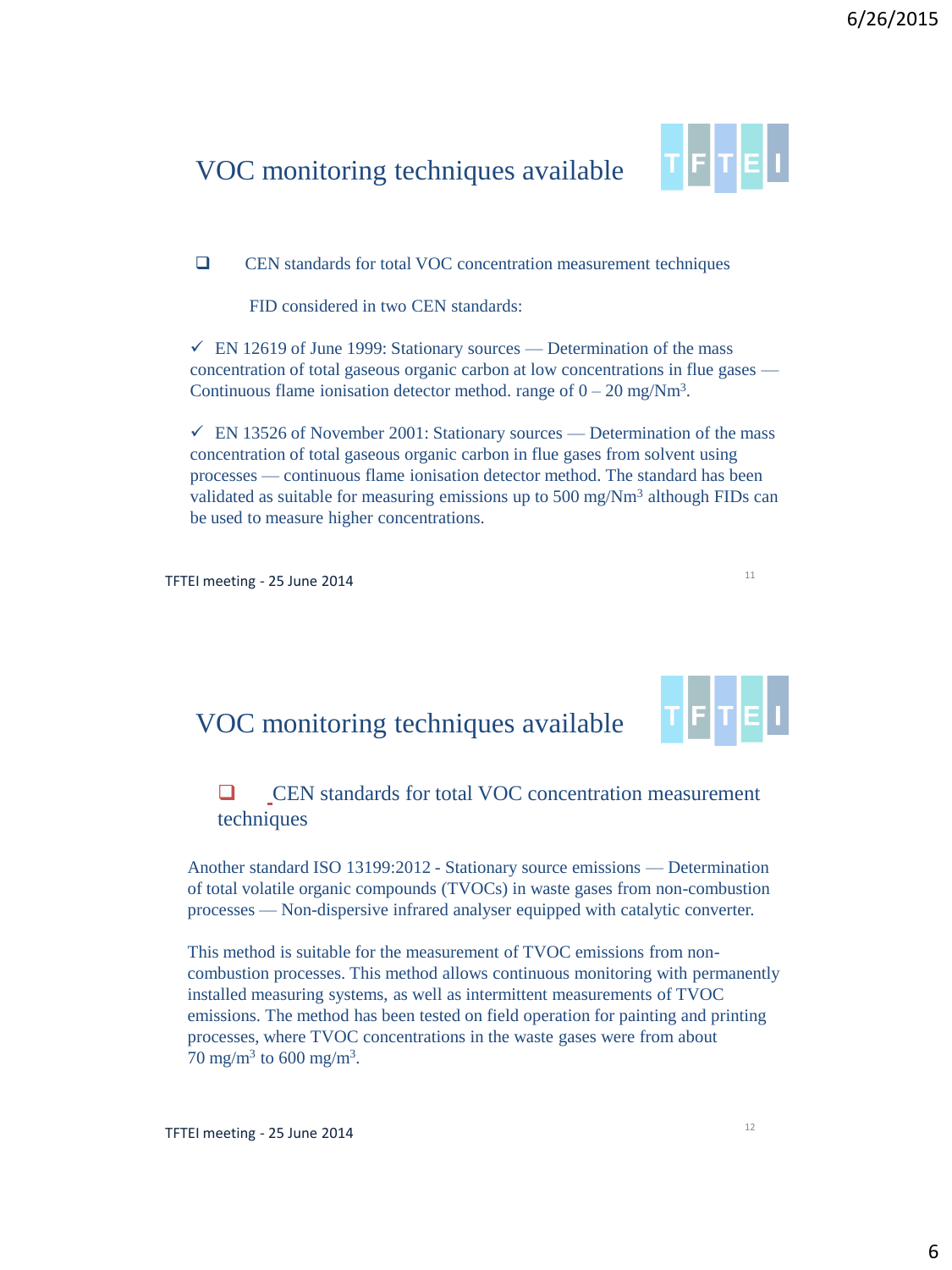## VOC monitoring techniques available

- TFTEU
- Individual VOC substance concentration measurement techniques
- $\checkmark$  Sampling, gas chromatography and analysis by FID
- $\checkmark$  Non Dispersive Infrared Spectrometry (NDIR)
- $\checkmark$  Fourier Transform Infrared absorption (FTIR)

TFTEI meeting - 25 June 2014

### VOC monitoring techniques available

CEN standards for individual VOC concentration measurement techniques

EN 13649 of 2014 (replacing the 2002 version): Stationary source Determination of the mass concentration of individual gaseous organic compounds: activated carbon and solvent desorption method. Sampling occurs by adsorption on sorbents, preparation by solvent extraction or thermodesorption and analysis by gas chromatography. The results obtained are expressed as the mass concentration (mg/m<sup>3</sup> ) of the individual gaseous organic compounds. This document is suitable for measuring individual VOCs whose ranges vary depending on compound and test method. This Technical Specification may be used to meet the monitoring requirements of the Industrial Emission Directive (IED) and associated supporting documents.

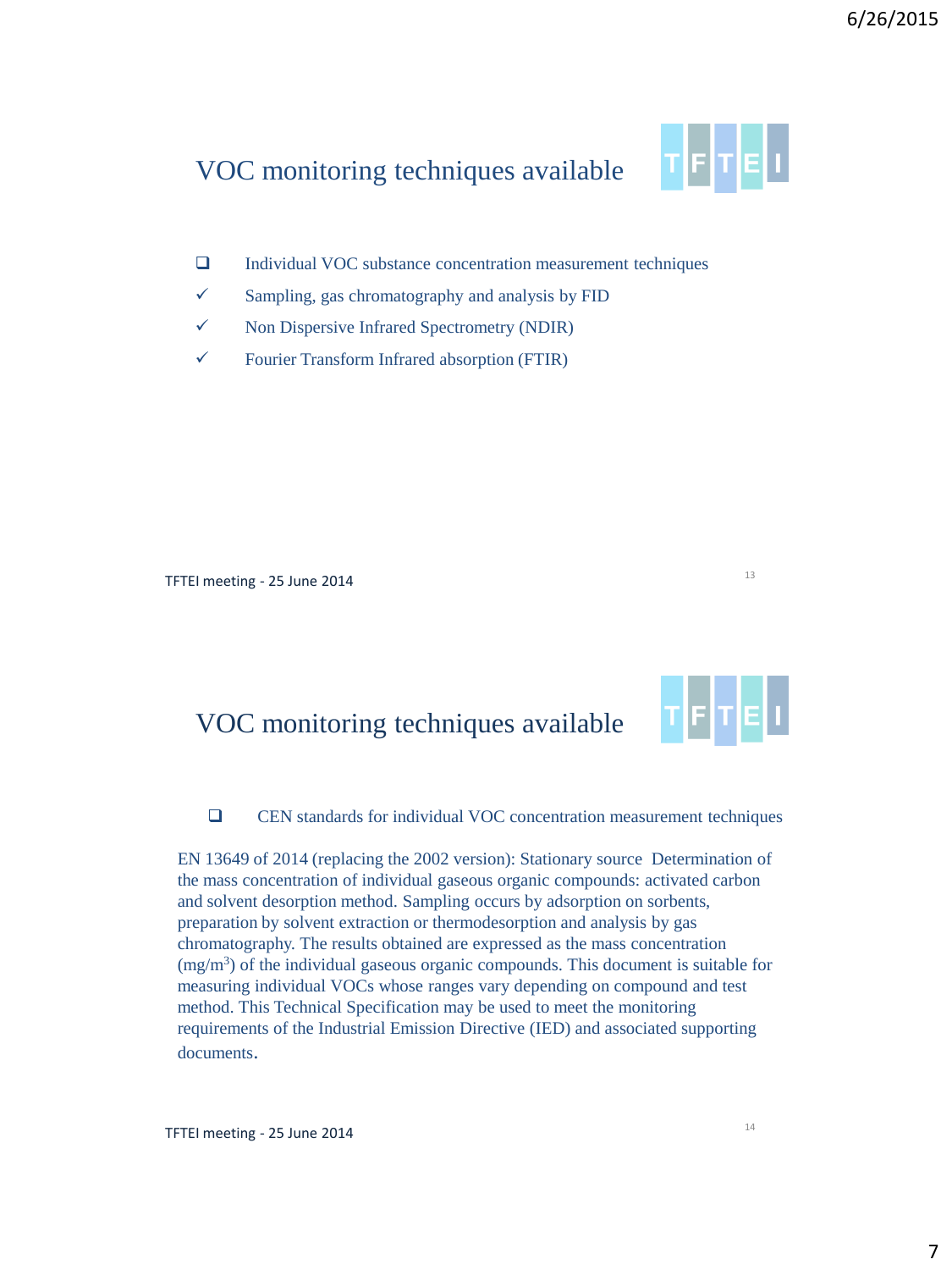#### Translation of concentrations of single VOC TFIT expressed in mass of VOC in total VOC concentrations expressed in mass of carbon  **Task force on Techno-Economic Issues**

The formula is as follows for a mixture of organic compound i:

(12 x number of carbon).

15

$$
CONC_{VOC}(mass of C eq) = \sum_{i} CONC_{i} (mass of VOC) \times \frac{mc_{i}}{M_{i}} \times Pi
$$

Concentration of organic compound i expressed in mass of carbon

Concentration of organic compound i expressed in mass of the chemical substance

M<sub>i</sub>: Molar mass of organic compound i.

Pi: proportion of organic compound i in the mixture

TFTEI meeting - 25 June 2014

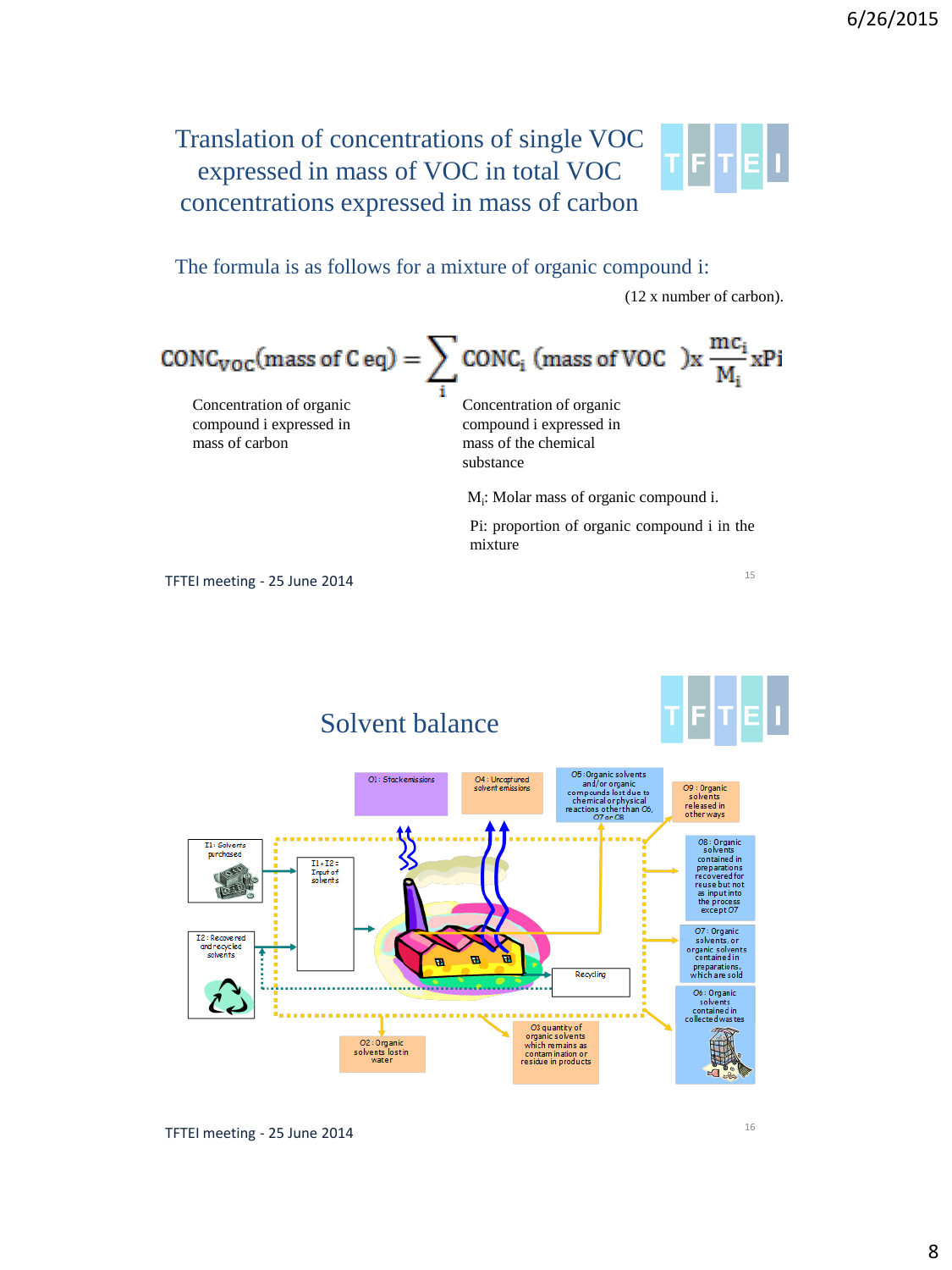## Other activities

#### **Loading /unloading of mobile containers at terminals (excluding load of sea going ships)**

Emissions from loading and unloading of mobile containers at terminals can be estimated through equations developed by API and translated in several guides such as CONCAWE [4] and US EPA [5].

The ELV implemented requires measurement in the vent of the loading and unloading platform. If equipped with a recovery unit, the measurement devices have to be installed on the vent to the atmosphere of this recovery unit.

TFTEI meeting - 25 June 2014

Other activities

#### **Storage of petrol at service-stations (Stage I)**

In order to be in compliance with the ELV implemented by annex VI, measurement of emissions is not required if a vapour balancing unit is present. The VOC vapours exit the tank through a return line to the mobile container.





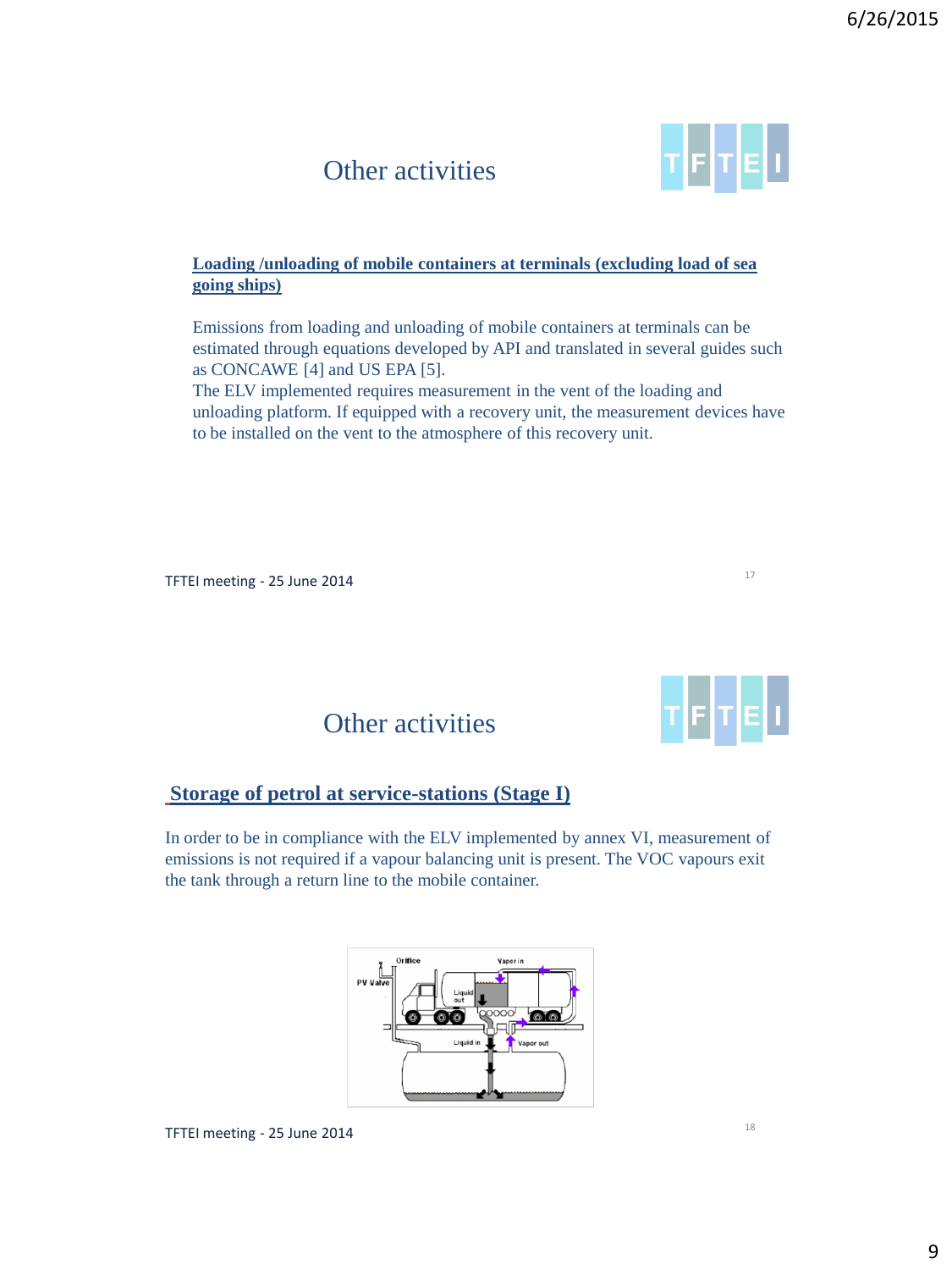## Other activities



#### **Car refueling at service stations (stage II)**



•2 CEN standards to establish the petrol vapour recovery efficiency of new Stage II petrol vapour recovery equipment and the in-use performance of such equipment once installed at service stations are available

19 •The first standard specifies the measurement and test methods for the efficiency assessment of petrol vapour recovery systems for service stations (Stage II). The second one specifies the test methods for verification of vapour recovery systems at service stations (Stage II).

TFTEI meeting - 25 June 2014



A draft document available

Is the document answering the question?

**Conclusions** 

Obtain exact information on measurement techniques used in Belarus (other ECCA countries) and types of current ELVs existing for the activities covered by annex VI.